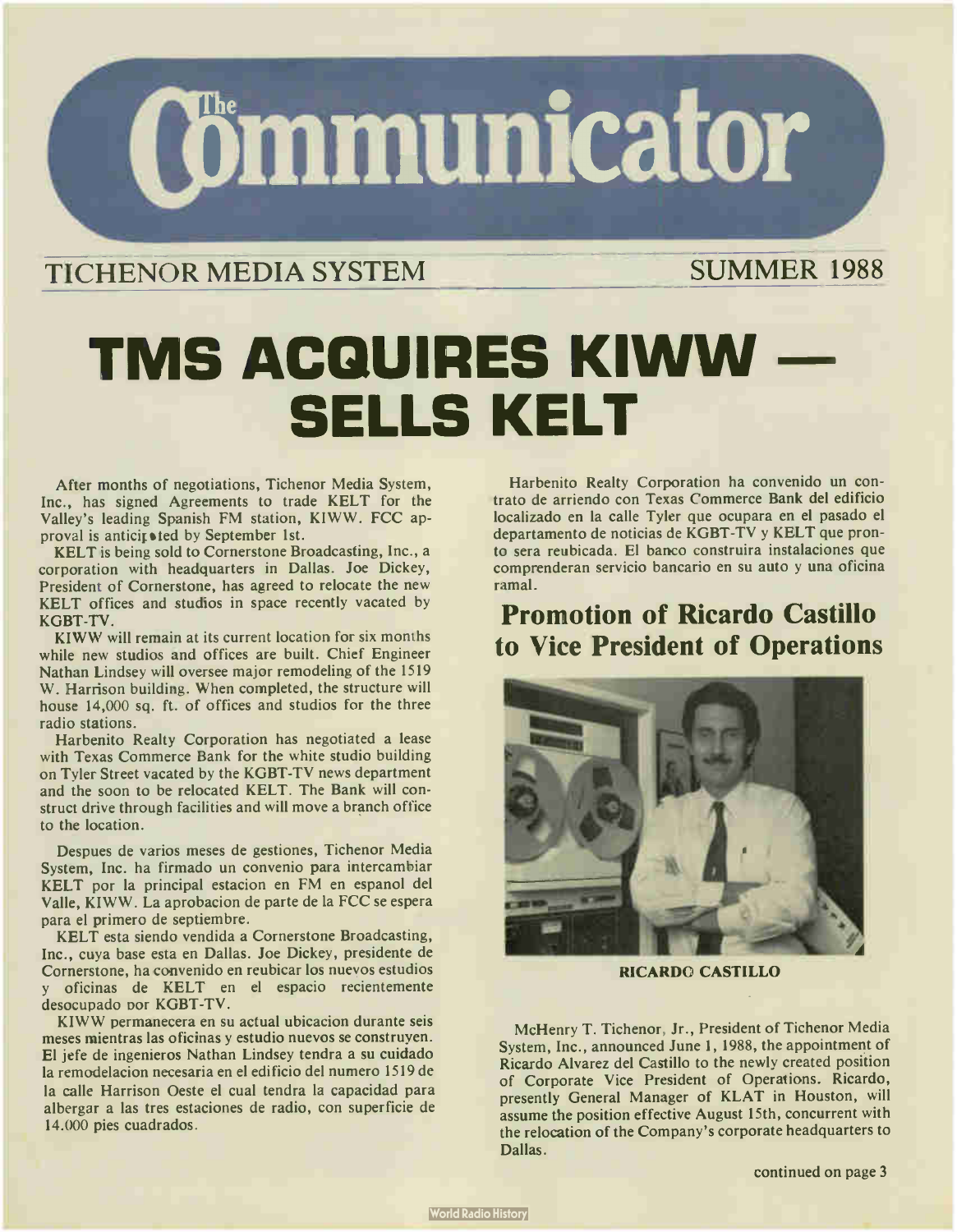# MANAGERS SELECT SALES PERSONS OF THE QUARTER

#### TERESA BERGMAN **KLAT**

Teresa acquired 15 new accounts and exceeded her quota by 28%. She maintained her  $60 + day$ accounts receivable at 10%.





#### MIKE KASANOFF WIND

Mike secured 16 new accounts for WIND and maintained his  $60 + day$ accounts receivable at 1.06%. He also was 17% above his sales goals for the quarter.



#### HASINA GANDHI **KBNA**

Hasina maintained a 5% average on her  $60 +$  accounts receivable and acquired 14 new accounts for KBNA this quarter.

#### MIKE O'SHEA WOJO

Mike sold 45% over his sales projections and generated 6 new accounts. Also, his average for his 60 + day accounts receivable was 14%.





#### ANITA SAENZ KUNO

Anita surpassed her sales projections by 105%! In addition, she generated 7 new accounts and her average  $60 +$  day accounts receivable was 2%.

#### GERARD PASTRANO **KCOR**

Gerard generated 22 new accounts for KCOR and exceeded his sales quota by an average of 19% for the first quarter.



TIE WITH 8 POINTS AT KELT

#### BARBARA KRPEC

Barbara surpassed her sales projections by an average of 3.3%. She acquired 11 new accounts and maintained an average  $25\%$  on her  $60 + day$ accounts receivable.





#### CISSY CARTER

Cissy cultivated 7 new accounts, met her projections in March, and her average  $60 +$  day accounts receivable was 11%.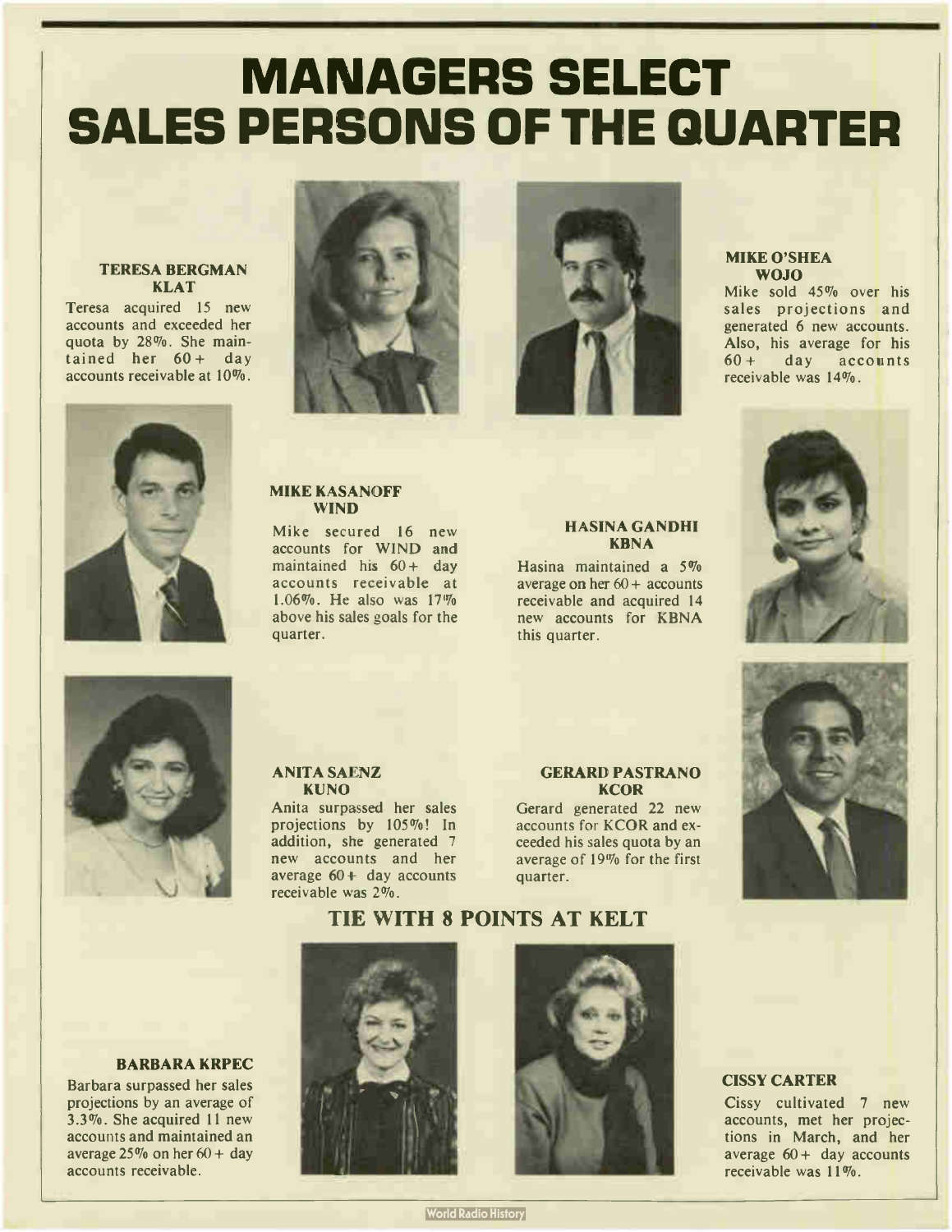#### continued from page 1

Ricardo joined KLAT in 1980 and remained with KLAT when TMS purchased the radio station from Spanish Broadcasting Corporation in 1984. Originally from Mexico City, Mexico, Ricardo graduated from the University of Mexico with a Chemical Engineer degree. He continued his education at Southern Methodist University where he earned a Marketing degree and at University of Baltimore in Los Angeles, California where he earned an Operating Broadcast Stations degree. Ricardo is also an alumnus of Leadership Dallas and was a past Board Member of the Dallas Mexican Chamber of Commerce.

Before joining KLAT, Ricardo was Procurement Vice President for the Dallas Minority Business Center. He also worked for the Dallas Alliance for Minority Enterprise as a Business Development Specialist.

In Houston, Ricardo is a Member of the Development Board of Citizens Bank, and he was a past member of the Houston Association of Radio Broadcasters. He and his wife Madeline have two boys Sebastian 10 and Maximilian 6.

McHenry T. Tichenor, Jr., presidente de Tichenor Media System, Inc., hizo el anuncio el primero de junio de 1988 de la designacion de Ricardo Alvarez del Castillo a la recien creada posicion de vicepresidente corporativo de operaciones. Ricardo, actualmente gerente general de KLAT en Houston, asumira la posicion a partir del 15 de agosto de manera concurrente con la reubicacion en Dallas de la oficina principal corporativa de la compania.

Ricardo entro a KLAT en 1980 y permanecio en ella cuando TMS la adquirio de Spanish Broadcasting Corporation en 1984. Originario de la Ciudad de Mexico, Ricardo se graduo en la Universidad de Mexico con un grado en ingenieria quimica. Continuo sus estudios en la Universidad Southern Methodist en la cual obtuvo un grado en mercadotecnia, y en la Universidad de Baltimore en Los Angeles, California, de la que recibio un grado en operacion de radiodifusoras. Ricardo tambien es miembro de Leadership Dallas y fue miembro de la directiva de la Camara de Comercio Mexicoamericana de Dallas.

Antes de entrar a KLAT, Ricardo fue vicepresidente de gestiones del Dallas Minority Business Center. Tambien trabajo en la Dallas Alliance for Minority Enterprises como especialista en el desarrollo de empresas.

En Houston Ricardo es miembro de la Development Board of Citizens Bank y fue miembro de la Asociacion de Radiodifusores de Houston. Con su esposa Madeline tiene dos hijos Sebastian, de 10 y Maximilian, de 6.



#### MANUEL ESCALANTE

Manuel Escalante, TMS Marketing Director, will be promoted to General Manager of KIWW following FCC approval of the license transfer. He has been with the company since 1986. Manuel earned a MBA in Marketing and a BS in Economics from the University of Illinois. His work experiences encompass teaching, advertising, marketing, public relations, and management consulting. During his two years with TMS, he has successfully founded the corporation's marketing department and has made great gains in promoting Tichenor Spanish Radio.

Manuel Escalante, director de mercadotecnia de TMS, sera ascendido al puesto de gerente general de KIWW en cuanto la FCC dicte su aprobacion para la transferencia de licencia. El ha estado con la compania desde 1986. Manuel obtuvo su MBA en mercadotecnia y un B.S. en economia en la Universidad de Illinois. Su experiencia abarca la docenia, publicidad, mercadotecnia, relaciones publicas, y consultoria gerencial. Durante sus dos anos con TMS ha instituido con gran exito el departamento de mercadotecnia de esta corporacion y ha tenido grandes logros en la promocion de Tichenor Spanish Radio.

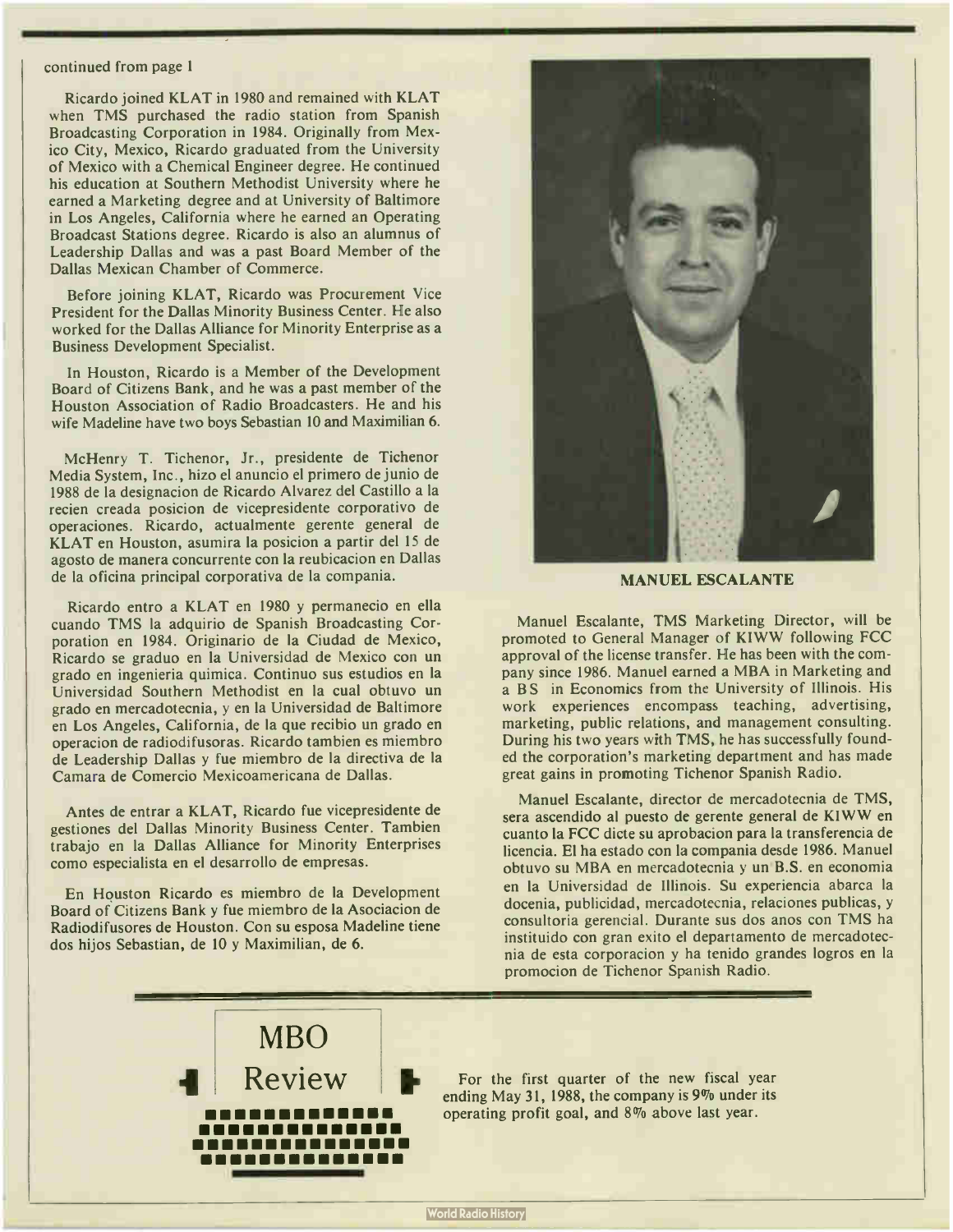## TMS Officers and Managers Meet in Houston



Attendees of the Tichenor Spanish Radio Group Managers and Sales Managers Meeting: 1st row: Athena Sofios, General Manager WOJO; Gail Durham, Interim General Manager KELT; Donna Beneke, Assistant Vice President TMS; Maura Donahue, General Sales Manager WOJO; Adria Hillebrand, General Sales Manager KLAT; Inger Caceres, Traffic Manager KLAT. 2nd row: Warren Tichenor, General Sales Manager KCOR; Mac Tichenor, Jr., President TMS; Luis Munoz, General Manager KUNO; Juan Montenegro, General Sales Manager WIND; Sam Murray, Station Manager KCOR; Nathan Safir, General Manager KCOR; David Lykes, Senior Vice President Sales and Marketing TMS; Art Palacios, Chief Accountant TMS; Al Herrera, General Sales Manager KUNO. 3rd row: Chuck Brooks, General Manager WIND; Tony Solis, General Manager KGBT; Jose Luis Munoz, Station Manager KGBT; Lazaro Megret, General Sales Manager KBNA; Gary Stone, Station Manager KLAT; Ricardo Castillo, General Manager KLAT; Charles Reininger, Senior Vice President of Finance TMS; Dan Wilson, General Manager KBNA.

Estos fueron los asistentes a la junta de gerentes de departamento de Tichenor Spanish Radio Group: en la primera fila, Athena Sophios, gerente general de WOJO; Gail Durham, gerente general interina de KELT; Donna Beneke, vicepresidente asistente de TMS; Maura Donahue, gerente general de yentas de WOJO; Adria Hillebrand, gerente general de yentas de KLAT; Inger Caceres, gerente de trafico de KLAT; segunda fila, Warren Tichenor, gerente general de yentas de KCOR; Mac Tichenor, Jr., presidente de TMS; Luis Munoz, gerente general de KUNO; Juan Montenegro, gerente general de yentas de WIND; Sam Murray, gerente de estacion de KCOR; Nathan Safir, gerente general de KCOR; David Lykes, senior vicepresidente de yentas y mercadotecnia de TMS; Art Palacios, contador en jefe de TMS; Al Herrera, gerente general de yentas de KUNO; tercera fila, Chuck Brooks, gerente general de WIND; Tony Solis, gerente general de KGBT; Jose Luis Munoz, gerente de estacion de KGBT; Lazaro Megret, gerente general de ventas de KBNA; Gary Stone, gerente de estacion de KLAT; Ricardo Castillo, gerente general de KLAT; Charles Reininger, senior vicepresidente definanzas de TMS; Dan Wilson, gerente general de KBNA.

KLAT hosted the company's Quarterly Managers' Meeting at the Guest Quarters in Houston May 16th, 17th, and 18th. Corporate officers shared plans and ideas for the future growth of the company. Managers and sales managers exchanged sales, programming, and promotional strategies. Guests at the meeting included Stu Olds, President, and Gene Bryan, Vice President of Katz New York, and Bob Elliott, the company's new programming consultant.

KLAT sirvio como anfitriona de la junta trimestral de gerentes de la compania en el Guest Quarters en Houston los dias 16, 17 y 18 de mayo. Los funcionarios de la corporacion compartieron planes e ideas acerca del futuro crecimiento de la compania. Los gerentes de los diferentes departamentos intercambiaron estrategias en yentas, programacion y promociones. Entre los invitados a esta junta se encontraban Stu Olds y Gene Bryan, presidente y vicepresidente, respectivamente, de KATZ, de New York, y Bob Elliot, quien es el nuevo consultor en programacion de la compania.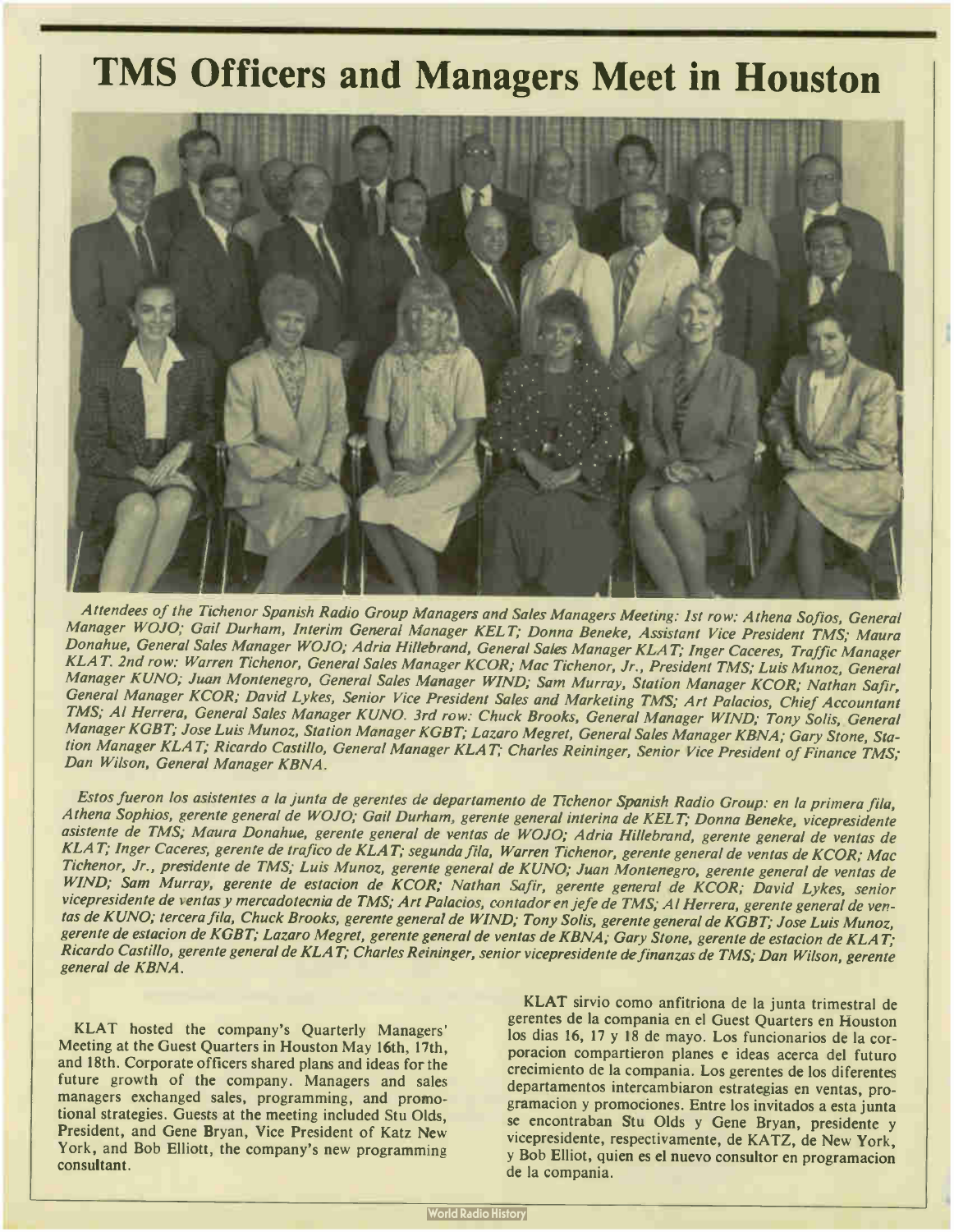

Western Playland Amusement Park was the site of KBNA's Cinco De Mayo Festival on Friday, May 6th. Entertainers on Friday were Lorenzo de Monteclaro, Julia Palma, and Felipe Arriaga. Saturday's festivities began with Jimmy Edwards and his band, Selena y Los Dinos, Gary Hobbs, and Nick Villarreal. The grande finale of the Cinco de Mayo Festival was a spectacular fireworks display.

On Mother's Day KBNA honored all mothers with a concert featuring Grupo Amanecer, Aida Cuevas, Lorenzo Antonio and special guest, "Braulio." Individual businesses, clubs, and organizations had food booths serving Mexican specialties, hotdogs, hamburgers, and other local and ethnic foods.

El parque de diversiones Western Playland fue el sitio donde se llevo a cabo el Festival de Cinco de Mayo de KBNA el viernes 6 de mayo. Los artistas que actuaron el viernes fueron Lorenzo de Monteclaro, Julia Palma y Felipe Arriaga. Las festividades del sabado comenzaron con Jimmy Edwards y su banda, Selena y los Dinos, Gary Hobbs y Nick Villarreal. La gran final del Festival del Cinco de Mayo fue una espectacular exhibicion de juegos pirotecnicos.

En el Dia de la Madre KBNA honro a todas las madres con un concierto a cargo del Grupo Amanecer, Aida Cuevas, Lorenzo Antonio y como invitado especial, Braulio. Negocios individuales, clubes y otras organizaciones tuvieron puestos de comida en los que sirvieron especialidades mexicanas, perros calientes, hamburgesas y otras variedades de comida asi locales como foraneas.

Teresa Modesto joins KBNA's sales team. She has been in sales for twenty years and before joining KBNA, Teresa was the top sales person for KINT TV. She and her three children, Lisette, Edgar, and Alli are natives of El Paso. TERESA MODESTO



Teresa Modesto ha entrado al equipo de yentas de KBNA. Ella ha trabajado en yentas durante <sup>23</sup> anos y antes de llegar a KBNA fue la vendedora principal de KINT-TV. Con su esposo tiene tres hijos, Lisette, Edgar y Alli, todos nativos de El Paso.



April 15th opened the Chicago Cubs season with WOJO's Leon Martinez and Hector Armando Molina broadcasting live for the eighth consecutive season. Later on July 15th, WOJO will host its third annual Chicago Cubs Spirit Day at Wrigley Field. Over 1,000 tickets will be given away to listeners and community organizations.

WOJO treated their clients to an elegant luncheon in the VIP room at the Sportsman's Park on April 30th. After lunch, the clients were invited to watch the horse races from the balcony. There was a special exhibition of Charros prior to the races during which WOJO's announcers broadcast live from the winner's circle.

On May 1st Radio Ambiente sponsored a Say No To Drugs program at La Iglesia de Monte Carmelo in Joilet with Mr. Ernesto Pujals, director of the Latino Intervention Center, as guest speaker. Children and their parents were educated on the importance of living a drug/alcohol free life.

WOJO sponsored Emmanuel's concert at the Chicago Theatre on May 7th. Emmanuel was the first Hispanic to perform at the elegant and monumental theatre. Program Director Guillermo Prince served as Master of Ceremonies.

The annual Primavera Musical started the summer festival season May 27th - 30th with record crowds attending. WOJO's Mr. Ambiente, Carlos Rojas, was Master of Ceremonies for a concert featuring Yuri, Flans and Lorenzo Antonio.

WOJO sponsored an autograph session at Rose Records prior to Julio Iglesias' concert. Julio performed June 4th at Poplar Creek, an outdoor theatre in Chicago.

Miller Genuine Draft Maquina Musical came to Chicago to participate in the WOJO sponsored Fiestas Patronales June 11th and 12th. WOJO announcer Hector Armando Molina was Master of Ceremonies for this two day concert featuring Tito Puente, Tommy Olivencia and Brenda K Starr.

El 15 de abril se inicio la temporada de los Cachorros de Chicago y Leon Martinez y Hector Armando Molina de WOJO comenzaron a transmitir su octava campana consecutiva. Mas tarde, el 15 de julio, WOJO tendra su tercer evento anual Dia del Animo para Los Cachorros de Chicago en Wrigley Field. Mas de mil boletos seran obsequiados entre los radioescuchas y organizaciones comunitarias.

WOJO agasajo a sus clientes con una elegante comida en la sala especial en el Parque Sportsman el 30 de abril. Despues de la comida los clientes fueron invitados a presenciar las carreras de caballos desde los balcones. Antes de las carreras hubo una exhibicion especial de charreria la cual fue transmitida en vivo por los locutores de WOJO desde el circulo de los ganadores.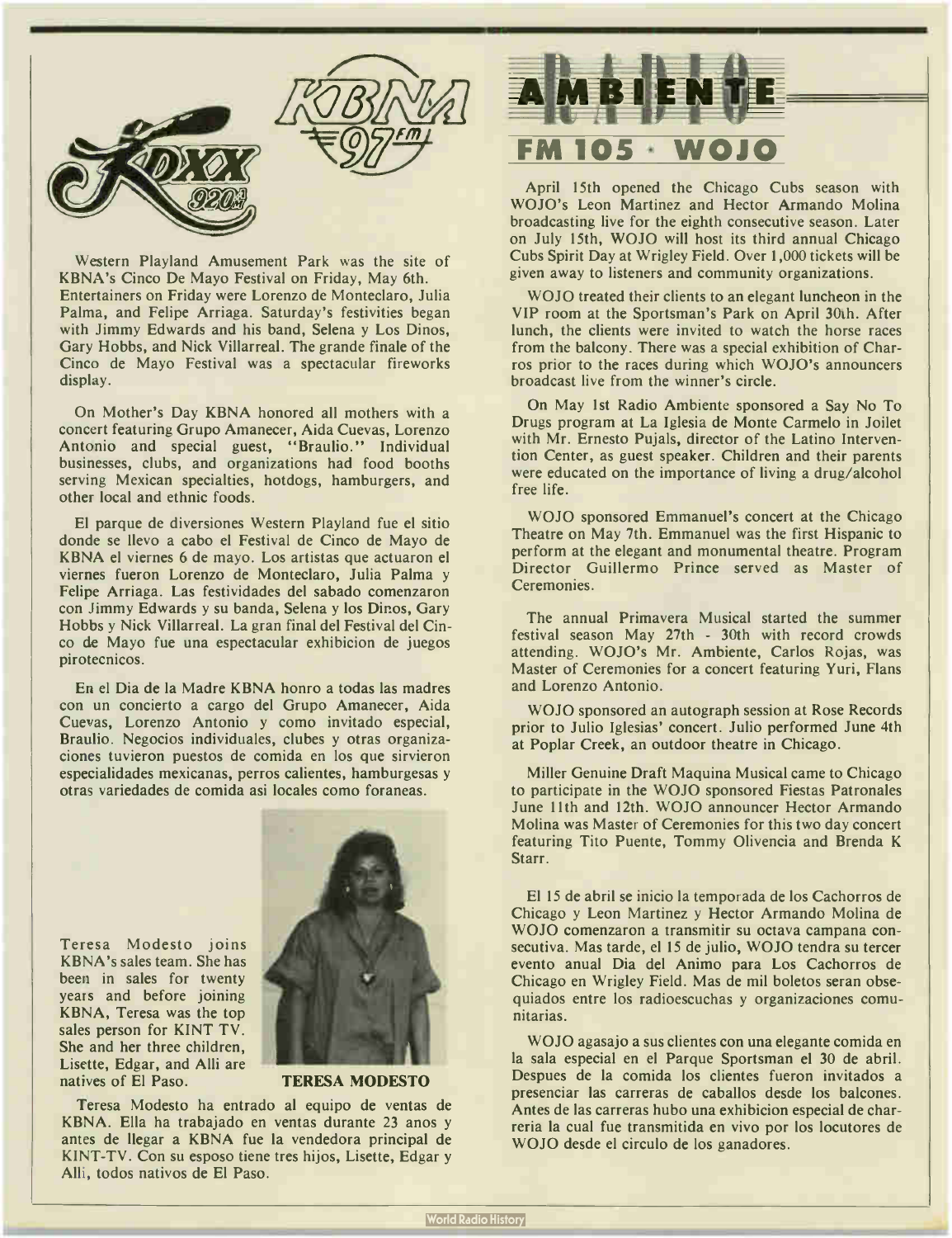El primero de mayo Radio Ambiente patrocino un programa denominado Di No a las Drogas en la Iglesia del Monte Carmelo en Joliet, con Ernesto Pujals, director del Centro Latino de Intervencion, fungiendo como orador invitado. Hijos y padres fueron instruidos acerca de la importancia de una vida libre de drogas y alcohol.

WOJO patrocino el concierto de Emmanuel en el Teatro Chicago el 7 de mayo. Emmanuel fue el primer hispano en actuar en el elegante y monumental teatro. El director de programas, Guillermo Prince, sirvio como maestro de ceremonias.

El evento anual Primavera Musical dio principio al festival veraniego los dias 27 a 30 de mayo con asistencia record de personas. Carlos Rojas, el Mr. Ambiente de WOJO, fue el maestro de ceremonias en el concierto en el que actuaron Yuri, Flans y Lorenzo Antonio.

WOJO patrocino una sesion de autografos en Rise Records con antelacion al concierto de Julio Iglesias llevado a cabo el 4 de junio en el Poplar Creek, un teatro al aire libre en Chicago.

La Maquina Musical de la Autentica Cerveza de Barril Miller vino a Chicago para participar en las fiestas patronales de junio auspiciadas por WOJO los dias 11 y 12. El locutor de WOJO Armando Molina fue el maestro de ceremonias en este concierto de dos dias con la actuacion de Tito Puente, Tommy Olivencia y Brenda K. Starr.



WIND and Taco Bell celebrated the third annual Cinco de Mayo Festival at the O'Hare Exposition Center with an all-star line-up of internationally known celebrities including: Fernando Allende, Gerardo Reyes, Carmen del Valle, Salvador's, Carla de Leon, Los Pekadores, Grupo Konga, and Los Suspiros de Salamanca. The festival was from 12 noon until 8 p.m., April 30th through May 1st. There was also a trade show with local and national company participation.

WIND hosted a three day Radio Marathon fundraiser to raise money for the construction of a new building for " El Hogar del Nino," a day-care center for small children of working parents. Currently, there are over 100 children on a waiting list to enter the day-care center.

May 30th was the opening day of Radio Racetrack, WIND's new on-air promotion sponsored by 7-Up. Twenty five races are held Monday-Friday, with prizewinners of \$25 and \$50 for Daily Double winners.

WIND, Miller Beer, and Supermercado El Rey held a Tailgate Party during the Brewers/White Sox baseball game. The party began at 11 a.m. before the game and WIND broadcast live during the game. The party featured live mariachi music, food, drink, and a raffle with a grand prize of a 5 night trip for two to Puerto Vallarta, Mexico.

WIND y Taco Bell celebraron el tercer Festival Anual del Cinco de Mayo en el Centro de Exposiciones O'Hare con un elenco de autenticas estrellas compuesto de reconocidas celebridades a nivel internacional que incluyeron a: Fernando Allende, Gerardo Reyes, Carmen del Valle, Salvador's, Carla de Leon, Los Pekadores, Lucha Villa, Grupo El Tiempo, Hector Montemayor, Los Tikas, Grupo Konga y Los Suspiros de Salamanca. El festival fue de 12 mediodia hasta las 8:00 p.m. los dias 30 de abril y primero de mayo. Tambien se llevo a cabo una exhibicion comercial a cargo de companias locales y a nivel nacional.

Alberto August, locutor de WIND, se ocupa con la "Maquina de Dinero" de la Tremenda durante el festival del Cinco de Mayo.

WIND auspicio una recaudacion de fondos de tres dias en un maraton radiofonico para la construccion de un edificio nuevo para "El Hogar del Nino", una guarderia infantil para aquellos padres que trabajan. Actualmente hay una lista de espera de mas de 100 ninos para ser aceptados en la guarderia.

El 30 de mayo se lanzo al aire Pista de Carreras Radial, la mas nueva promocion de WIND, patrocinada por 7-Up. <sup>25</sup> carreras se desarrollan de lunes a viernes con premios de \$25 para los ganadores y \$50 para los ganadores dobles diariamente.

WIND, la cerveza Miller y el Supermercado El Rey tuvieron una Tailgate Party durante el juego de beisbol entre los Cerveceros y los Medias Blancas. La fiesta comenzo a las 11:00 antes del partido y WIND transmitio en vivo durante el mismo. El entretenimiento incluyo musica de mariachi, comida, bebida y una rifa cuyo premio principal fue un viaje a Puerto Vallarta, Jalisco, para dos personas con cinco noches de estancia.



La Tremenda and City Colleges awarded four \$1,000 scholarships at a special City College banquet. Pictured above is Maria G. Gutierrez receiving a check for \$1,000 from Isabel Muniz Arrambide, Director of Public Relations. Also pictured are Teresa Esquivel, Queen, Mexican Civic Society; Arturo Velasquez, Jr., awarded Man of the Year; and Frank Zimmerman, President of Illinois Bell.

La Tremenda y City Colleges otorgaron cuatro becas de \$1.000 en un banquete especial de City College. En la grafica aparece Maria G. Gutierrez al recibir un cheque por \$1.000 de manos de Isabel Muniz Arrambide, directora de relaciones publicas. Tambieh aparecen Teresa Esquivel, Reina de la Sociedad Civica Mexicana; Arturo Velasquez, Jr., reconocido como Hombre del Año; y Frank Zimmerman, presidente del Illinois Bell.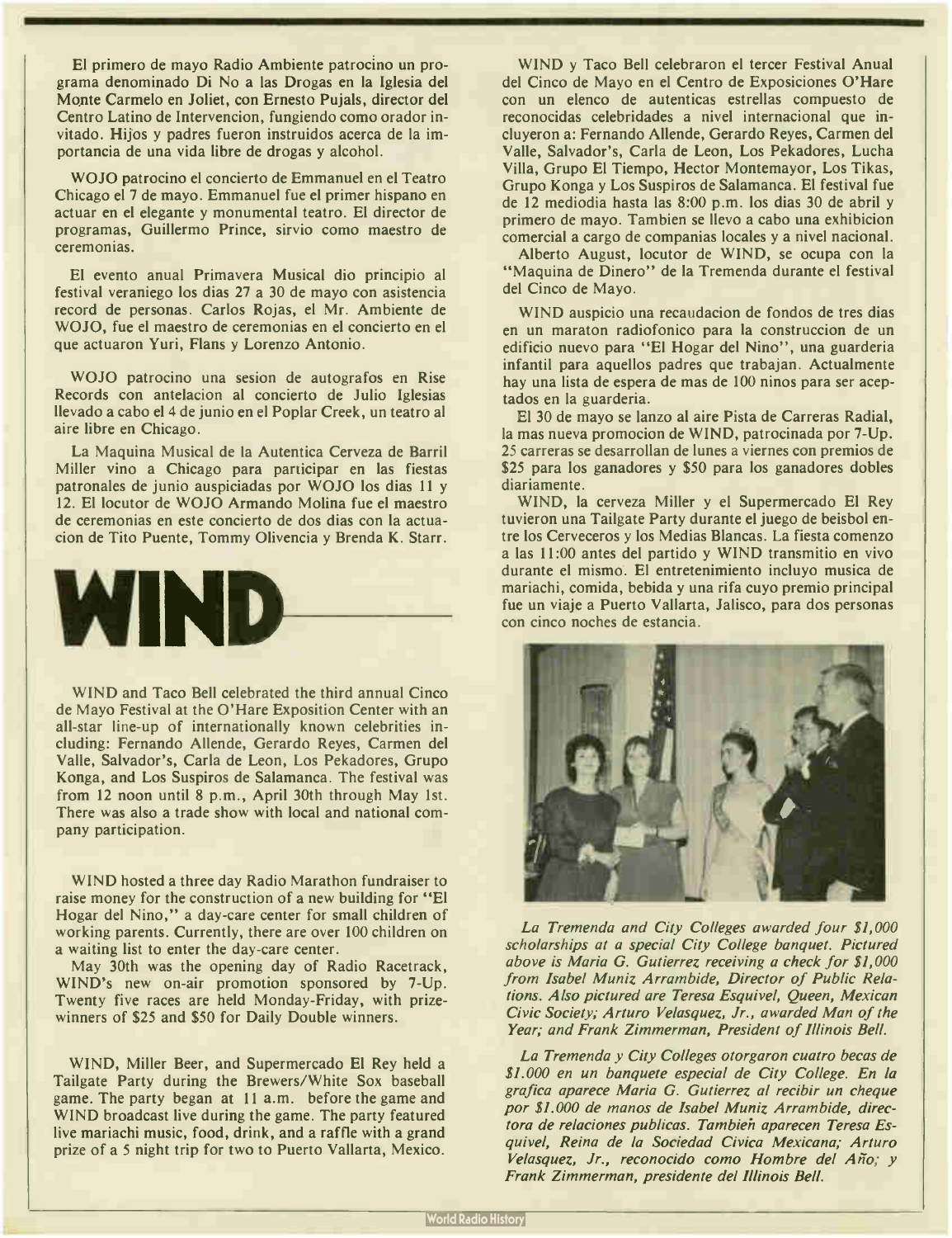

KCOR's Cinco de Mayo celebration was held at La Villita on May 1st. Jose Rosario was the featured attraction singing his Top 40 hit. Lola Beltran, special guest star from Mexico known as the Queen of Musica Ranchera, was the finale. Over 11,500 attended her show and demanded several encores. Colgate sponsored a drawing for television sets and other prizes. Over 100 participants registered their names at local stores, and winners were selected at the celebration.

An estimated 12,000 people attended KCOR's annual Mother's Day Festival. Festivities started in the afternoon and lasted until 11 p.m. with dancing, food, and drinks. Tropical singer Patricia Santos and the great lady of song Maria Victoria were live performers. Pepto Bismol appropriately sponsored a Fajita Cook Off with a \$500 first prize.

La celebracion de KCOR del Cinco de Mayo se llevo a cabo en La Villita el primero de mayo. Jose Rosario fue la atraccion principal al cantar varios de sus exitos incluidos entre los primeros 40. Hacia el gran final vino la actuacion de la Reina de la Musica Ranchera, Lola Beltran, quien estuvo como invitada especial. Mas de 11.500 personas asistieron a su actuacion y le pidieron muchas interpretaciones. Colgate patrocino un sorteo de televisores y otros premios. Mas de cien participantes inscribieron sus nombres en las tiendas de la localidad y los ganadores fueron seleccionados durante la celebracion.

Una multitud calculada en 12.000 personas asistio al Festival del Dia de la Madre de KCOR. Las festividades comenzaron por la tarde y terminaron a las 11 p.m. con baile, comida y bebidas. La cantante de musica tropical Patricia Santos y la gran dama de la cancion Maria Victoria fueron las interpretes. Pepto Bismol, de manera muy apropiada, patrocino un Asado de Fajitas que otorgo un primer premio de \$500.

Congratulations to Lupita Imperial Salinas and Oscar Salinas on the birth of Victoria Marie Salinas born May 25th weighing 7 1/2 pounds. Lupita is KCOR's Administrative Assistant.

Felicitaciones para Lupita Imperial Salinas y Oscar Salinas por el nacimiento de Victoria Marie Salinas, de 7 libras y media, el 25 de mayo. Lupita es la asistente administrativa de KCOR.

Victor Rivera has joined KCOR's News Department. He was an official reporter for Mexico's President Luis Echeverria, and was also general manager for Sun Vision Entertainment Network in El Paso.



VICTOR RIVERA

Victor Rivera ha entrado en el departamento de noticias de KCOR. El era reportero oficial del expresidente de Mexico Luis Echeverria y fue tambien gerente general de Sun Vision Entertainment Network en El Paso.



MARY LOU ELIZONDO

Mary Lou Elizondo is KCOR's new Sales Secretary. Before joining KCOR, she was the broadcasting secretary for the San Antonio Spurs, a local professional basketball team.

Mary Lou Elizondo es la nueva secretaria de ventas en KCOR. Antes de entrar en KCOR, era la secretaria de transmisones de los Spurs en San Antonio, el equipo local de basquetbol profesional.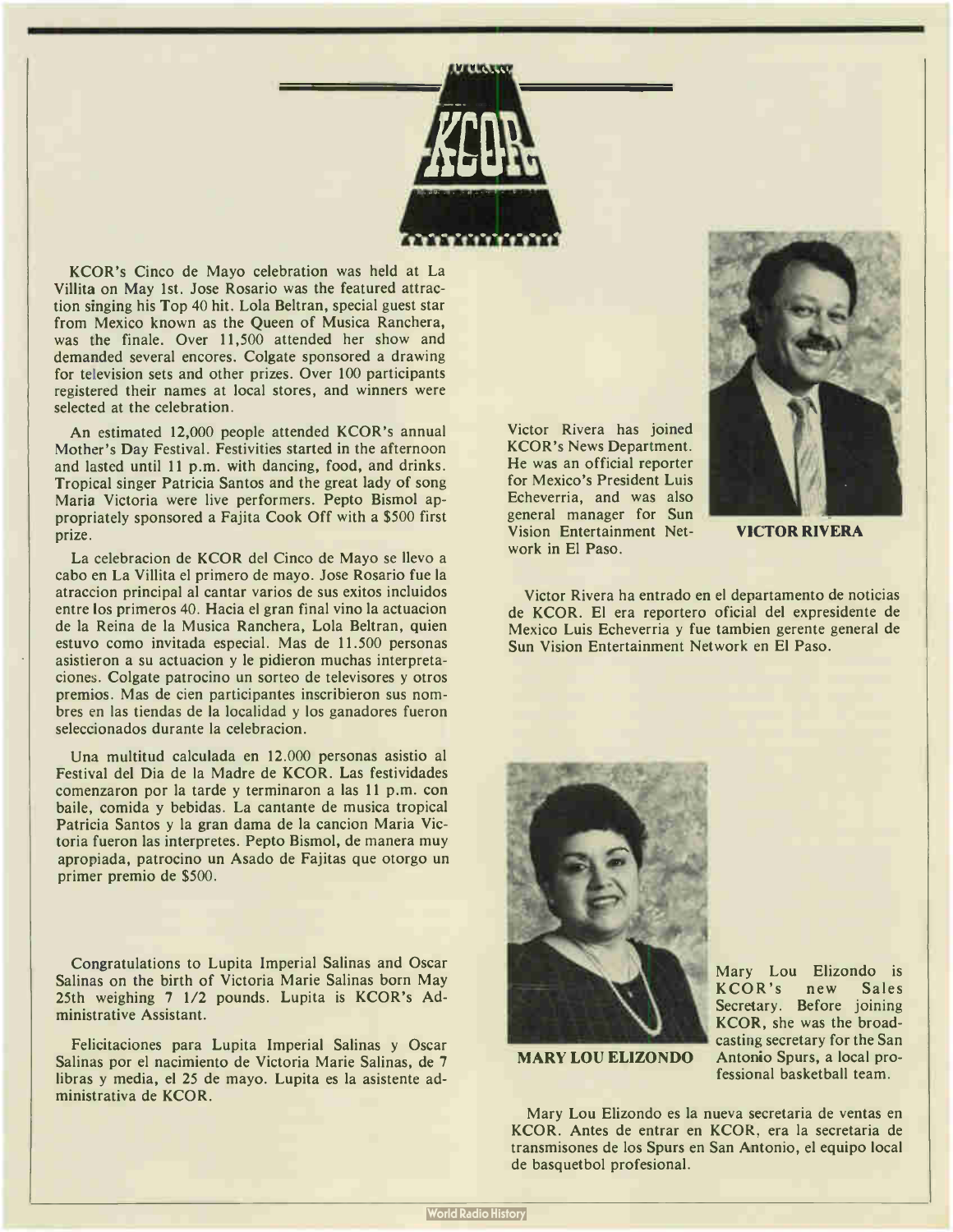

## KCOR Helps Locate Kidney Recipient Patient

Through a recent plea made by KCOR, Guadalupe Gatica received a new kidney — after he was found at an ice house socializing with friends. Since November, Gatica had been in need of a kidney transplant. On May 12th a donor was found, but Gatica could not be located. After fruitless efforts by the hospital and relatives, Hoel Jones, transplant coordinator, called KCOR and asked for help. Within 30 minutes of the all points bulletin, Jones received about 15 calls. Within an hour and a half, Gatica was located and surgery was performed at 9:30 p.m. that night.

Mediante una reciente peticion hecha por KCOR, Guadalupe Gatica recibio un rinon nuevo—luego que fue encontrado en compania de unos amigos. Desde noviembre Gatica habia tenido la necesidad de un transplante de rinon. El 12 de mayo un donante fue encontrado pero Gatica no pudo ser localizado. Despues de esfuerzos infructuosos de parte de parientes y del hospital, Hoe! Jones, coordinador de transplantes, llamo a KCOR y solicito ayuda. Luego de treinta minutos a partir del boletin Jones recibio 15 llamadas telefonicas. En una hora y media Gatica fue localizado y la operacion quirurgica requerida fue llevada a cabo esa misma noche.



Warren Tichenor and Mrs. Yolanda C. Vasquez, winner of the Cinco de Mayo Colgate drawing on May 1st.

En la grafica aparecen Warren Tichenor y la senora Yolanda C. Vasquez, ganadora del sorteo de la Celebracion del Cinco de Mayo de Colgate el primero de mayo.



Tropical singer Patricia Santos performing in the Mother's Day Festival May 8th.

La cantante de musica tropical Patricia Santos aparece durante su actuacion en el Festival del Dia de la Madre el 8 de mayo.



To celebrate the grand opening of Sea World of Texas, K-Lite, Southwest Airlines, the Marriott Riverwalk in San Antonio, and Sea World presented the Search for Shamu. Clues to Shamu's mythical location in the Valley were announced on the air regularly and listeners mailed in their guesses. Theresa Sprowls of Mission located Shamu at Laguna Atascosa Wildlife Refuge and won a trip for four to Sea World!

Over 100 Valley secretaries received special edition K-Lite Secretary's Day '88 coffee cups with floral arrangements for Secretary's Day. Boss nominations were put in a hat and the winners of the floral arrangements were drawn.

During the past few months, KELT has given away thousands of dollars in cash during its Winning Sweepstakes Coupons campaign. Listeners check their Southwestern Bell phone book for their winning ticket number. The numbers are announced on the air at 7:00 a.m., 10:20 a.m., and at 4:20 p.m. When listeners hear their number announced, they have to call the station within 15 minutes to claim their cash.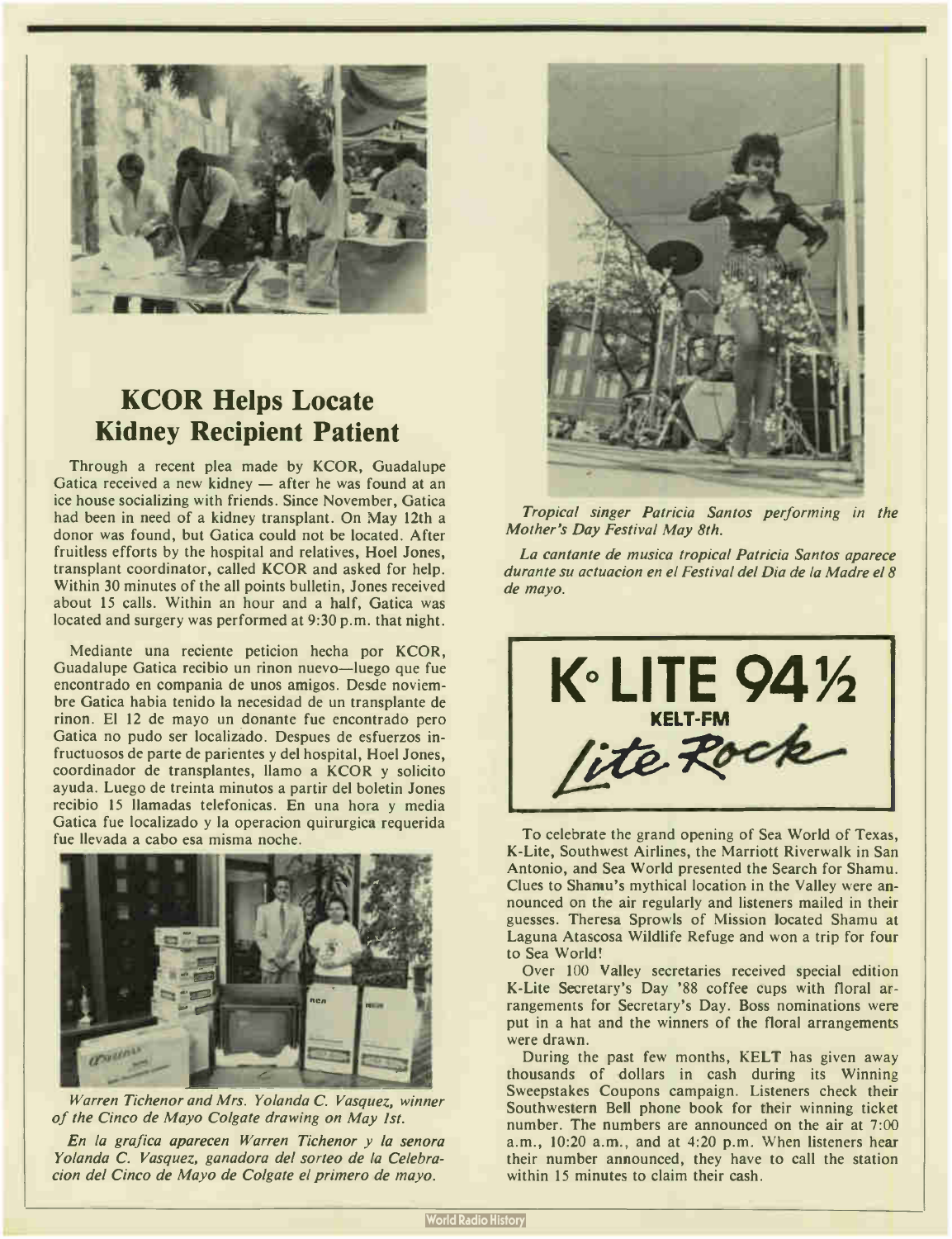#### ANNETTE CAVAZOS



MONICA CRUZ



Monica Cruz is KELT's new part-time Producer. She is currently a freshman studying Broadcasting/ Journalism at the University of Texas in San Antonio.

KGBT/KELT McAllen sales office's new part-time Receptionist is Annette Cavazos. She is currently enrolled full-time at Pan American University. Her major is Mass Communications with a minor in Education/Music.

Lois Reyman is a new parttime Receptionist for the KGBT/KELT McAllen sales office. A native of Alice, Texas, Lois recently worked for Draper Communications before joining the McAllen sales office. She and her husband Richard have two sons, Ronnie Dee and Doug.



LOIS REYMAN

Laura Martinez has joined KELT as a part-time Producer.A Pan American University graduate with a BA in Communications, she has been a reporter for student newspapers at Pan American University and Texas Southmost College.



LAURA MARTINEZ



JOYCE JOHNSTON

Joyce Johnston is KELT's new Account Executive. A graduate from St. Louis University, Joyce has had extensive and successful experience in sales, property management, planning, and marketing.



JOE KELLY LORI TABOR

Joe Kelly is KELT's new midday Announcer. He joins KELT from KRIX in Brownsville where he was program director.

New Account Executive, Lori Tabor, joins KELT from KTEX-FM where she worked in radio sales. Previously, she had worked in banking. Lori and her husband Dennis reside in Mission.

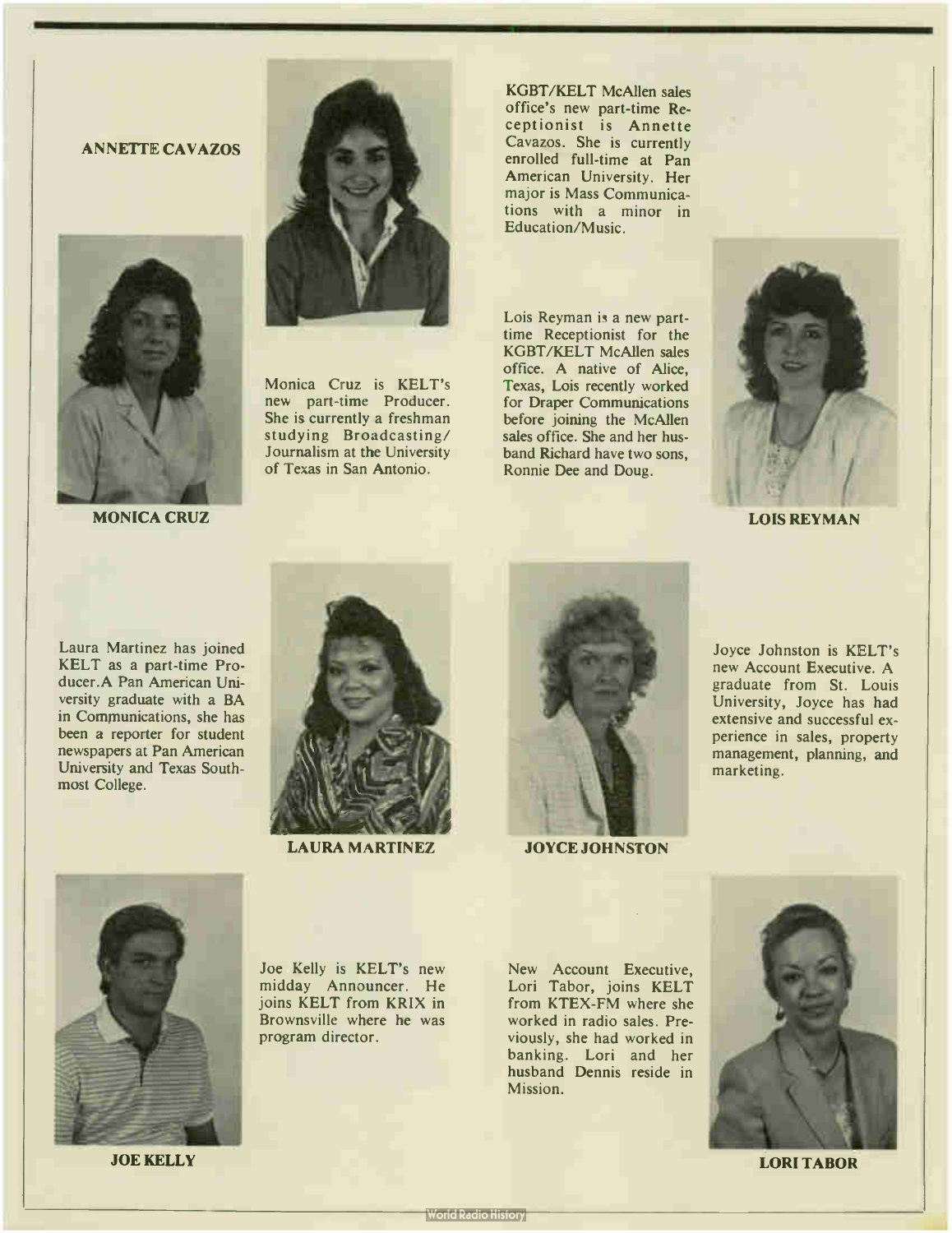

Sixty-five hundred Valley residents attended KGBT'S Cinco de Mayo promotion held at the Mercedes fairgrounds on May 4th. The large crowd was entertained by La Sombra, Tam y Tex, Grupo Zaaz de Victor Hugo Ruiz, Los Cachorros, Topazio, Los Mujikas and Ruben Naranjo y Los Gamblers.

"A key being taken off a key ring?" asked a KGBT listener when trying to guess the station's mystery sound. No, sorry they were told. But the next day when Juanita Guerra of Edinburg guessed "A key being put on a key ring?", she won \$7,000 prize money! Congratulations Juanita Guerra!

6.500 residentes del Valle asistieron a la promocion del Cinco de Mayo patrocinada por KGBT en los terrenos de la exposicion ganadera de Mercedes el 4 de mayo. La multitud se divirtio con grupos tales como La Sombra, Tam y Tex, Grupo Zaaz de Victor Hugo Ruiz, Los Cachorros de Juan Villarreal, Topazio, Los Mujikas y Ruben Naranjo y Los Gamblers.

"Al sacar una llave del aro de un llavero?" dijo una radioescucha de KGBT al tratar de adivinar el sonido misterio de la estacion. No, lo siento, se le respondio. Pero dias despues cuando Juanita Guerra, de Edinburg, dijo: "Al meter una llave en el aro de un llavero?", se gano \$7.000 en efectivo como premio! Felicitaciones, Juanita Guerra!



JOE ESPINOZA

Joe Espinoza has joined KGBT as a Remote Engineer. A native of San Benito, Joe attended Texas State Technical Institute where he majored in Data Communications. He participated in the Engineering Department's internship program while attending school.

Joe Espinoza ha entrado a KGBT como ingeniero de remotos. Nativo de San Benito, Joe asistio al Texas State Technical Institute en donde su area principal de estudios fue comunicacion de datos. Joe participo en el programa de internado del departamento de ingenieria mientras asistia a la escuela.



Ofelia Alvarez is a new Account Executive for KGBT. She is a graduate of Pan American University. She has a BA degree in Communications.

OFELIA ALVAREZ

Ofelia Alvarez es una nueva agente de yentas en KGBT. Ella es graduada de la Universidad Panamericana. Ella tiene su grado de Bachillerato en Artes con especializacion en communicaciones.

KGBT's new Account Executive is Joseph Clemente. He attended Suffolk University in New York. He has had work experience as a communications consultant for a long distance company. JOSEPH CLEMENTE



Un nuevo agente de yentas en KGBT es Joseph Clemente. El asistio a la Universidad Suffolk en Nueva York. Su experiencia de trabajo incluye el haber sido consultor de comunicaciones para una compania de larga distancia.



MARIA ZEPEDA

Maria Zepeda joins KGBT as a new Account Executive. She recently graduated from Sam Houston University where she majored in Radio/Television with a minor in Business.

Maria Zepeda ha entrado a KGBT como nueva agente de yentas. Recientemente ella se graduo de la Universidad Sam Houston State con estudios principales en radio y television y con aplicacion secundaria en comercio.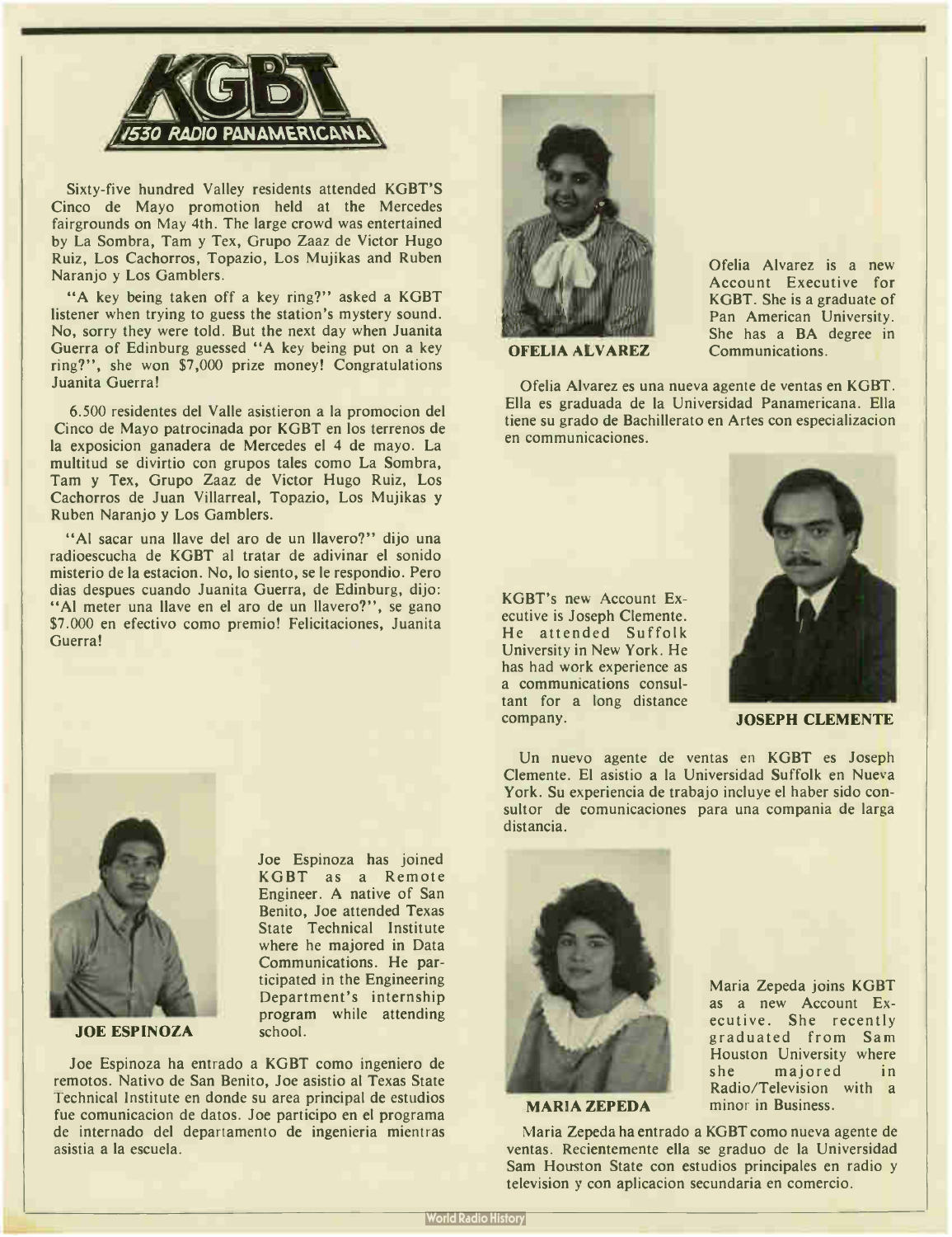

Grupo Zaaz de Victor Hugo Ruiz performed at KGBT's Cinco de Mayo celebration held at the Mercedes Rodeo Arena.

El Grupo Zaaz de Victor Hugo Ruiz actuo en la celebracion del Cinco de Mayo auspiciada por KGBT el 4 de mayo.



Los Cachorros de Juan Villarreal interpret regional music at the Cinco de Mayo celebration sponsored by KGBT at the Rodeo Arena in Mercedes.

Los Cachorros de Juan Villarreal interpretaron musica regional en la celebracion del Cinco de Mayo patrocinada por KGBT en la Rodeo Arena de Mercedes.



**KGBT Program Director Rogelio Botello and General** Manager Tony Solis are pictured above presenting Mystery Sound Winner Juanita Guerra of Edinburg with a check for \$7,000.

El director de programacion de KGBT Rogelio Botella y el gerente general Tony Solis aparecen en la grafica al entregar a la ganadora del sonido misterio Juanita Guerra. de Edinburg, un cheque por \$7.000.



Emmanuel, the international music star, visited the KGBT studios May 12 and took a moment to pose with KGBTAnnouncer Hugo de la Cruz. Over 200 fans stopped by the station to get Emmanuel's autograph.

Emmanuel, el estrella de la musica internacional, visito los estudios de KGBT el doce de mayo y tomo un momento para posar al lado del locutor de KGBT Hugo de la Cruz. Mas de 200 admiradores ser dieron cita en la estacion para obtener un autografo de Emmanuel.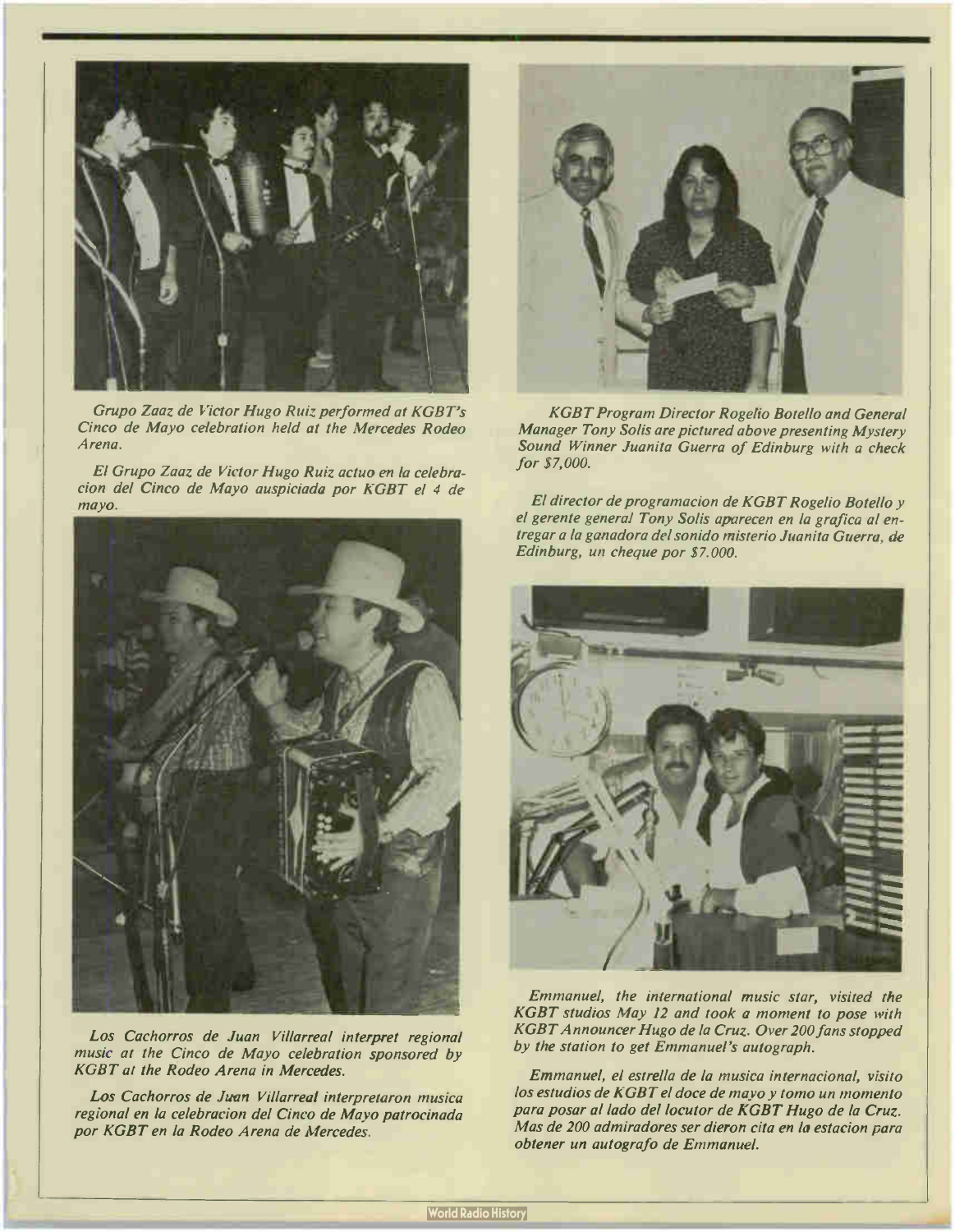

KUNO introduced a new six week promotion this Spring called "Buenos Dias Estudiantes" to encourage a younger audience to start listening. They sent letters to the principals of all Corpus Christi elementary schools and announced that they would send \$100 to the PTA of the school which sent in the most letters. The letters immediately started pouring in, and students and parents started listening to KUNO on Friday mornings before and on their way to school to see who the week's winner would be. Winning students were given soccer balls and other such prizes. Crockett Elementary School won the \$100, but four other schools were sent checks because of their high number of student participation!

KUNO introdujo una nueva promocion de seis semanas denominada "Buenos Dias, Estudiantes," a fin de impulsar a una audiencia mas joven a ser escuchas. La estacion envio cartas a los directores de todas las escuelas primarias de Corpus Christi y aviso que enviaria \$100 al PTA de la escuela que enviara mas cartas. Estas comenzaron inmediatamente a llegar y padres y estudiantes comenzaron a escuchar a KUNO los viernes por la manana antes y durante su viaje a la escuela a fin de saber quien seria el ganador de la semana. Los estudiantes ganadores recibieron un balon de futbol soccer y otros premios. La escuela primaria Crockett gano los \$100, pero otras escuelas recibieron cheques dado el alto numero de estudiantes participantes.

### KUNO Personnel Changes Cambios en el Personal de KUNO



LINDA JOHNSTON

Linda Marie Johnston has joined the KUNO sales department as an Account Executive. She has been selling for KCRG Radio in Cedar Rapids, Iowa. Linda studied communications at the University of Northern Iowa. She has also worked as a hair stylist and as a color consultant. Linda has two children, Angie 12 and Mark 6.

Linda Marie Johnston ha entrado en el equipo de yentas de KUNO como vendedora. Ella ha estado en este ramo en Radio KCRG en Cedar Rapids, Iowa. Linda estudio comunicaciones en la Universidad de Northern Iowa. Tambien ha trabajado como estilista del cabello y como consultora de color. Tiene dos hijos, Angie, de 12 anos, y Mark, de 6.

A local talent and KUNO produced a record entitled "Shy Elmo" and have proceeded to make the song a big hit in the Corpus Christi area. The humorous ballad is sung " Gloria Stefan style," half English/half Spanish. It is currently sold for \$2 at the station and at KUNO events. The station is also using the record to sell remote packages and is giving it away through drawings at the remotes.

KUNO held a Cinco de Mayo Polka Festival on May 1st in conjunction with the city's Buccaneer Days. The annual event drew a large crowd from noon until 8 p.m

KUNO sponsored its 23rd Annual Mother's Day Show at the Memorial Coliseum May 8th. The free entertainment included two bands, a ventriloquist, and a variety show. Games honoring the mothers were played throughout the four hour event, and prizes were awarded.

Una artista local y KUNO produjeron un disco intitulado " Shy Elmo" el cual ha llegado a ser todo un exito en el area de Corpus Christi. La balada humoristica es interpretada en el estilo de Gloria Estefan: mitad en ingles y mitad en espanol. Actualmente se vende por \$2.00 en la estacion y en los eventos de KUNO. La estacion asimismo utiliza el disco para vender paquetes promocionales y lo regala mediante sorteo en los remotos.

KUNO auspicio un Festival del Cinco de Mayo el primero de mayo conjuntamente con los Dias de Bucanero de la ciudad. El evento anual atrajo una gran multitud desde el mediodia hasta las 8:00 p.m.

KUNO patrocino su 23er Espectaculo Anual del Dia de la Madre en el Coliseo Memorial el 8 de mayo. La diversion incluyo dos bandas, un ventrilocua y variedades. Algunos sorteos en honor de las madres tuvieron lugar durante el evento de cuatro horas cuyos premios fueron entregados.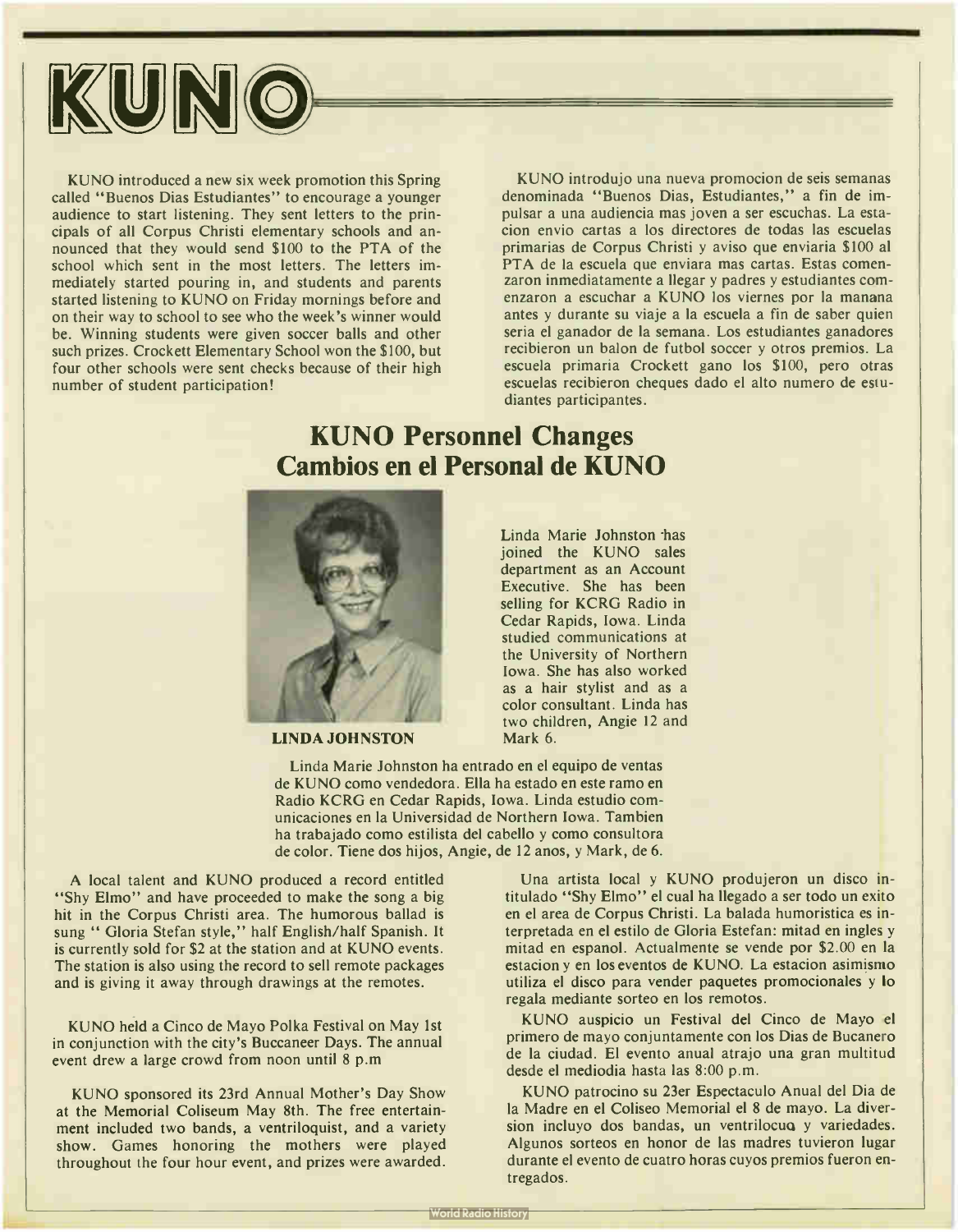

## Gary Stone to be New General Manager of KLAT



#### GARY STONE

Gary Stone has been promoted to General Manager of KLAT effective August 15th when Ricardo Castillo moves to Dallas.

As Station Manager, Gary has shown leadership, professionalism, enthusiasm, and creativeness.

Gary first worked for KLAT as General Sales Manager from 1979 to 1980. He worked at KIKK as Manager/Account Executive and as Sales Manager at KMJQ, one of Houston's top billing stations, before returning to KLAT in 1985.

Gary has two children, Gary Bryan 14 and Brandon 10. He and his wife Debbie have one child, Garrett I.

### Gary Stone es el Nuevo Gerente General de KLAT

Gary Stone has sido ascendido a gerente general de KLAT a partir del 15 de agosto cuando Ricardo Castillo se mude a Dallas.

Como gerente de estacion Gary a mostrado liderazgo, profesionalismo, entusiasmo y creatividad.

Gary trabajo al principio en KLAT como gerente general de ventas de 1979 a 1980. Trabajo en KIKK como gerente/vendedor y gerente de ventas en KMJQ, una de las estaciones de Houston con mas facturacion antes de regresar con KLAT en 1985.

Gary Tiene dos hijos, Gary Bryan, de 14, y Brandon, de 10. Con su esposa Debbie tiene un hijo, Garrett, de un ano.

An enthusiastic crowd of 28,000 filled to capacity Hall D of the Brown Convention Center during KLAT's celebration of the Victory of Puebla. Ronald McDonald performed for the young children, and the adults were entertained by Maria Sorte, Rosenda Bernal and Tono Infante, Los Huracanes de Norte, Los Ruinsenores, Elsa Garcia and Company, and Konga. KLAT's Armando Reyna Rendon, Martha Pruneda, Samuel Perez Cordoba, and Vennie Renovato acted as Master of Ceremonies. The Silver Gloves also sponsored an amateur boxing exhibition during the celebration.

Una entusiasta multitud de 28.000 personas lleno a toda su capacidad el salon D del Centro de Convenciones Brown durante la celebracion de la Victoria de Puebla auspiciada por KLAT. Ronald McDonald actuo para los ninos en tanto los adultos admiraron a Maria Sorte, Rosenda Bernal, Tono Infante, Los Huracanes del Norte, Los Ruisenores, Elsa Garcia y Compania y Konga. Los locutores de KLAT Armando Reyna Rendon, Martha Pruneda, Samuel Cordoba y Vennie Renovato fueron los maestros de ceremonias. Los Guantes de Plata montaron asimismo una exhibicion de boxeo de aficionados durante la celebracion.



Ranchero star Tono Infante dancing with an audience participant during KLAT's Victory of Puebla festival.

La estrella de ranchero Tono Infante baila con un miembro de la audiencia durante el festival de la Victoria de Puebla auspiciado por KLAT.